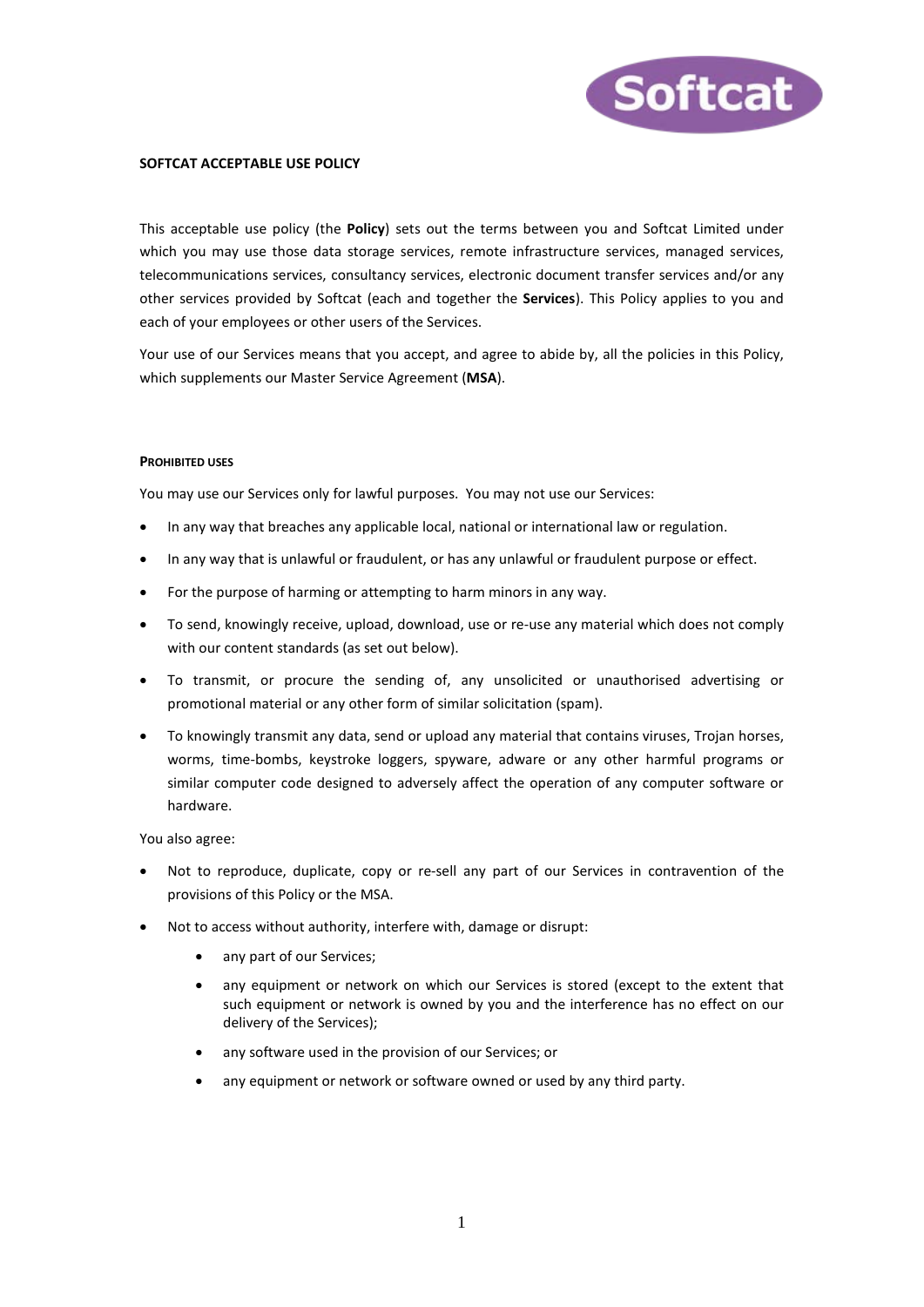

## **LIMITED USE SERVICES**

Where any of the Services have specified usage limits, and subject to notification by any third party which is partnered with Softcat in the delivery of those Services, Softcat will make reasonable commercial endeavours to notify you when you are approaching those limits.

However, you take overall responsibility for monitoring such usage and any additional charges which arise as a result of exceeding any such limits will be entirely your responsibility.

### **CONTENT STANDARDS**

These content standards apply to any and all material which you store on or transmit via our Services (**Content**).

You must comply with the spirit and the letter of the following standards. The standards apply to each part of any Content as well as to its whole.

Content must:

• Comply with applicable law in the UK and in any country from which they are posted.

Content must not:

- Contain any material which is defamatory of any person.
- Contain any material which is obscene, offensive, hateful or inflammatory.
- Promote sexually explicit material.
- Promote violence.
- Promote discrimination based on race, sex, religion, nationality, disability, sexual orientation or age.
- Infringe any copyright, database right or trade mark of any other person.
- Be likely to deceive any person.
- Be made in breach of any legal duty owed to a third party, such as a contractual duty or a duty of confidence.
- Promote any illegal activity.
- Be threatening, abuse or invade another's privacy, or cause annoyance, inconvenience or needless anxiety.
- Be likely to harass, upset, embarrass, alarm or annoy any other person.
- Be used to impersonate any person, or to misrepresent your identity or affiliation with any person.
- Give the impression that they emanate from us, if this is not the case.
- Advocate, promote or assist any unlawful act such as (by way of example only) copyright infringement or computer misuse.Suspension and termination